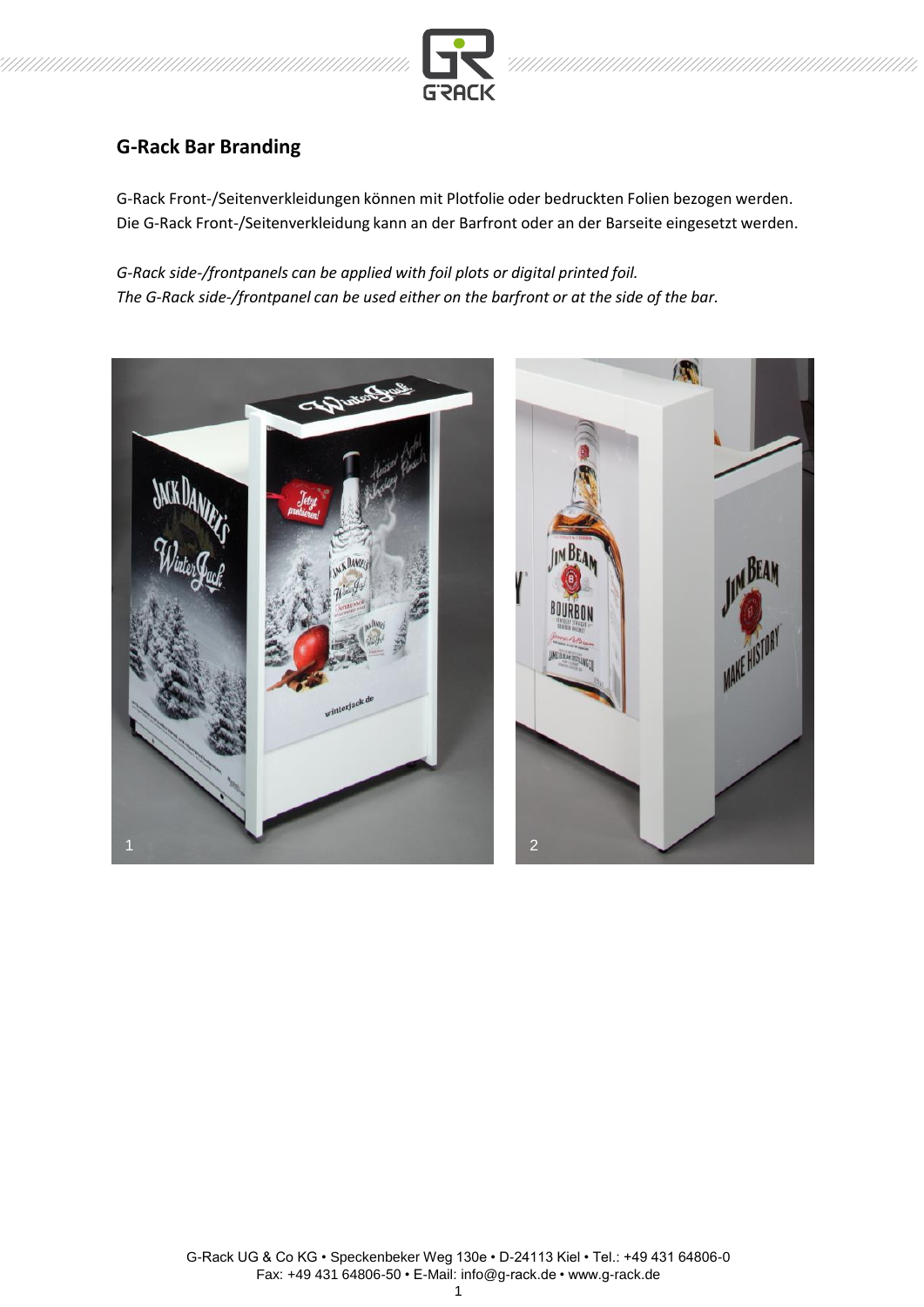



Unterhalb der Thekenplatten sind **Kederschienen** montiert.

Banner, Schilder, Vitrinen oder Leuchtkästen sind mit einem Kederprofil ausgestattet, das in die Kederschiene fasst.

Die Branding-Elemente werden ohne Werkzeug einfach von der Seite der Bar in die Kederschiene eingeschoben.

*Underneath the bartop piping/keder rails are mounted. Signage, banners, lightboxes or showcases come equipped with a counter shaped keder profile which fits into the keder rail.*

*The branding components are easily mounted from the side of the bar by just shoving the keder profil into the keder rail.*







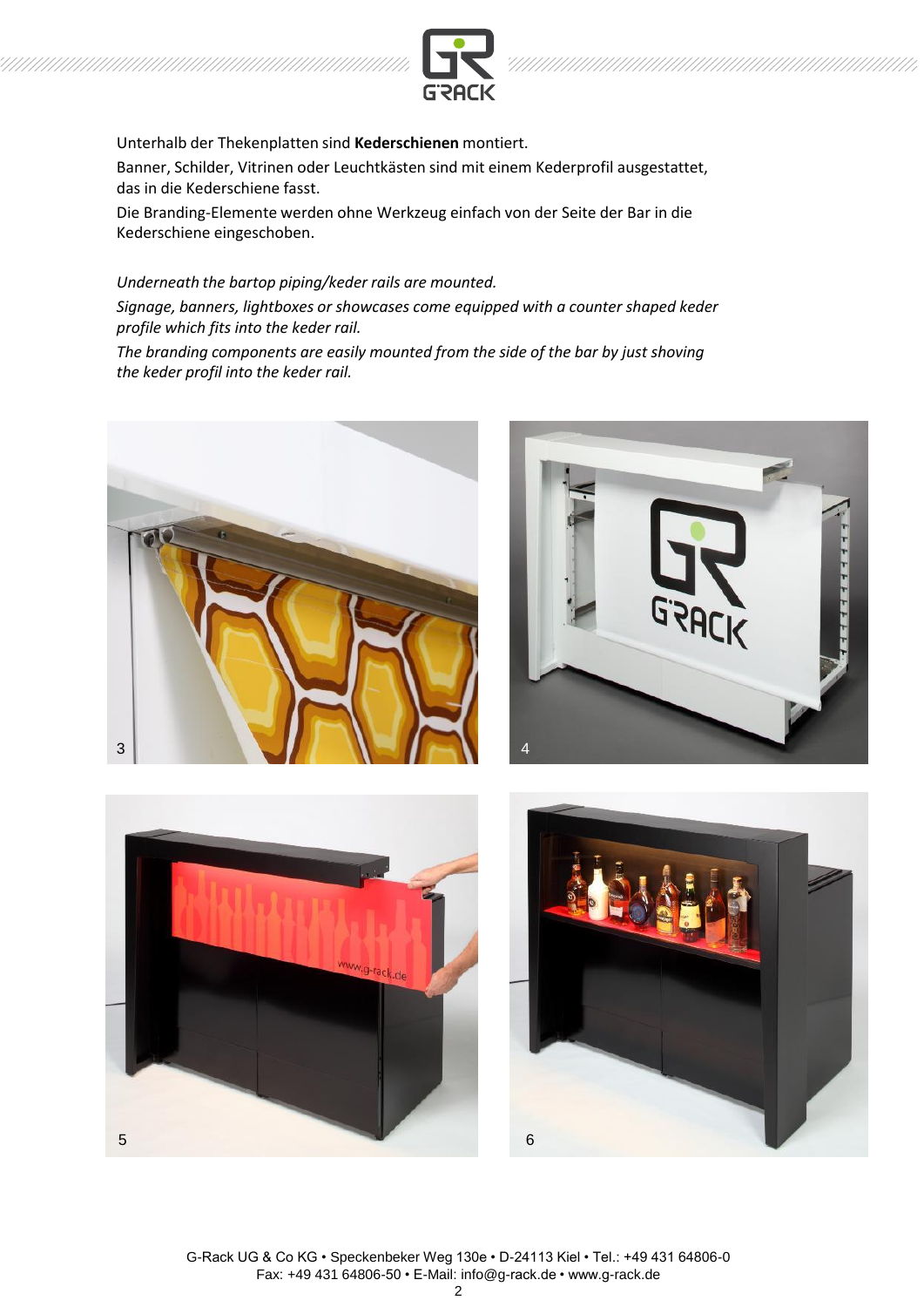



Über den Wechsel des Frontbrandings, oder anderer Elemente, können ganz unterschiedliche Wirkungen von ein und derselben Bar erreicht werden.

*By changing the front branding or other components the same bar can have a totally different appearance.*



Viele Frontbrandings sind auch über Eck möglich und über große Strecken.

*A lot of front brandings can be used to cover large areas of the bar or can be used in angular set ups.*



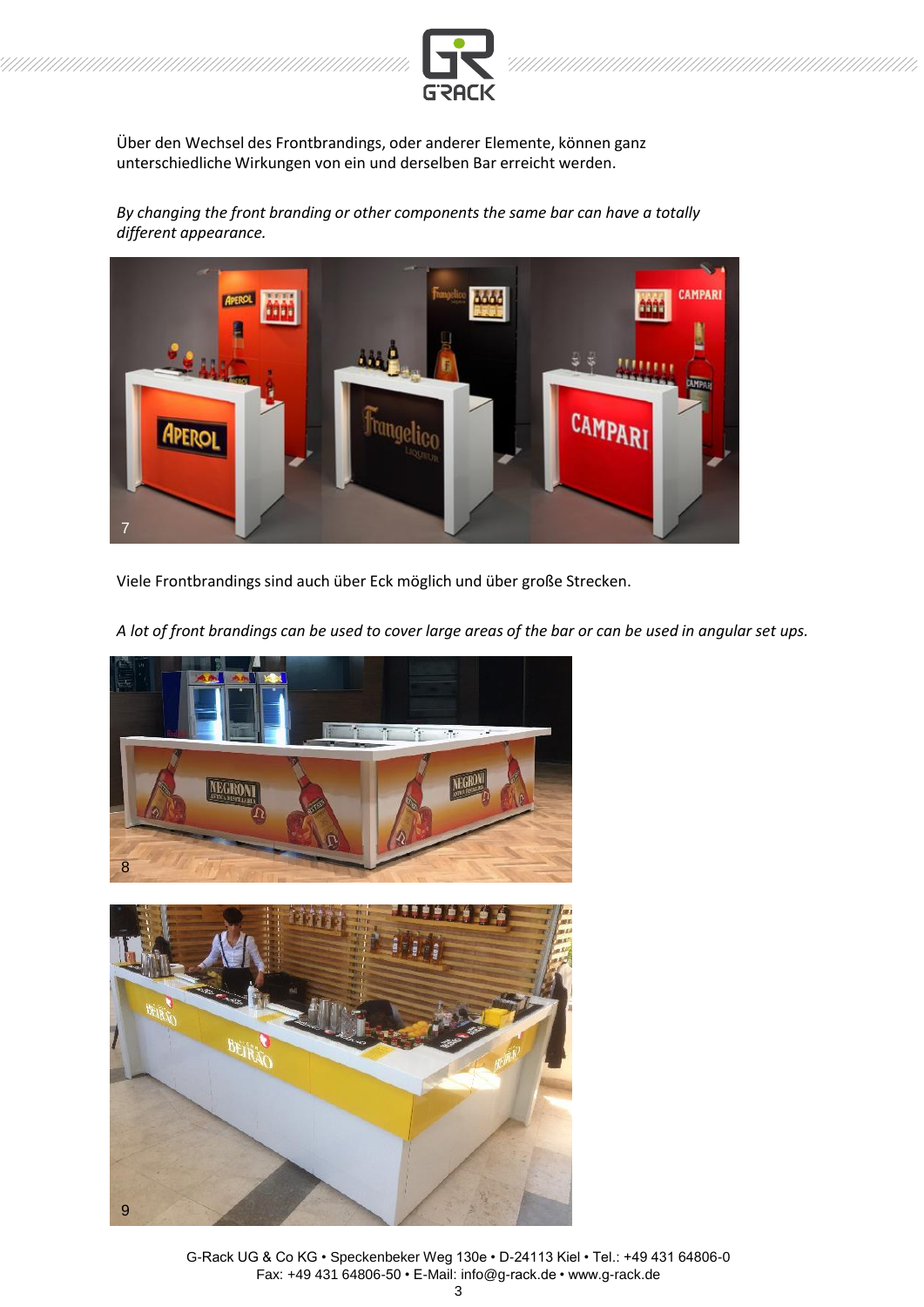



*Other options for brandings are brandings of the bartops or side applications.*



Schilder oder Leuchtelemente können an der Seitenapplikation befestigt werden und schaffen so eine Overhead Visibility.

*Signage or lighting elements can be connected to the side applications.*